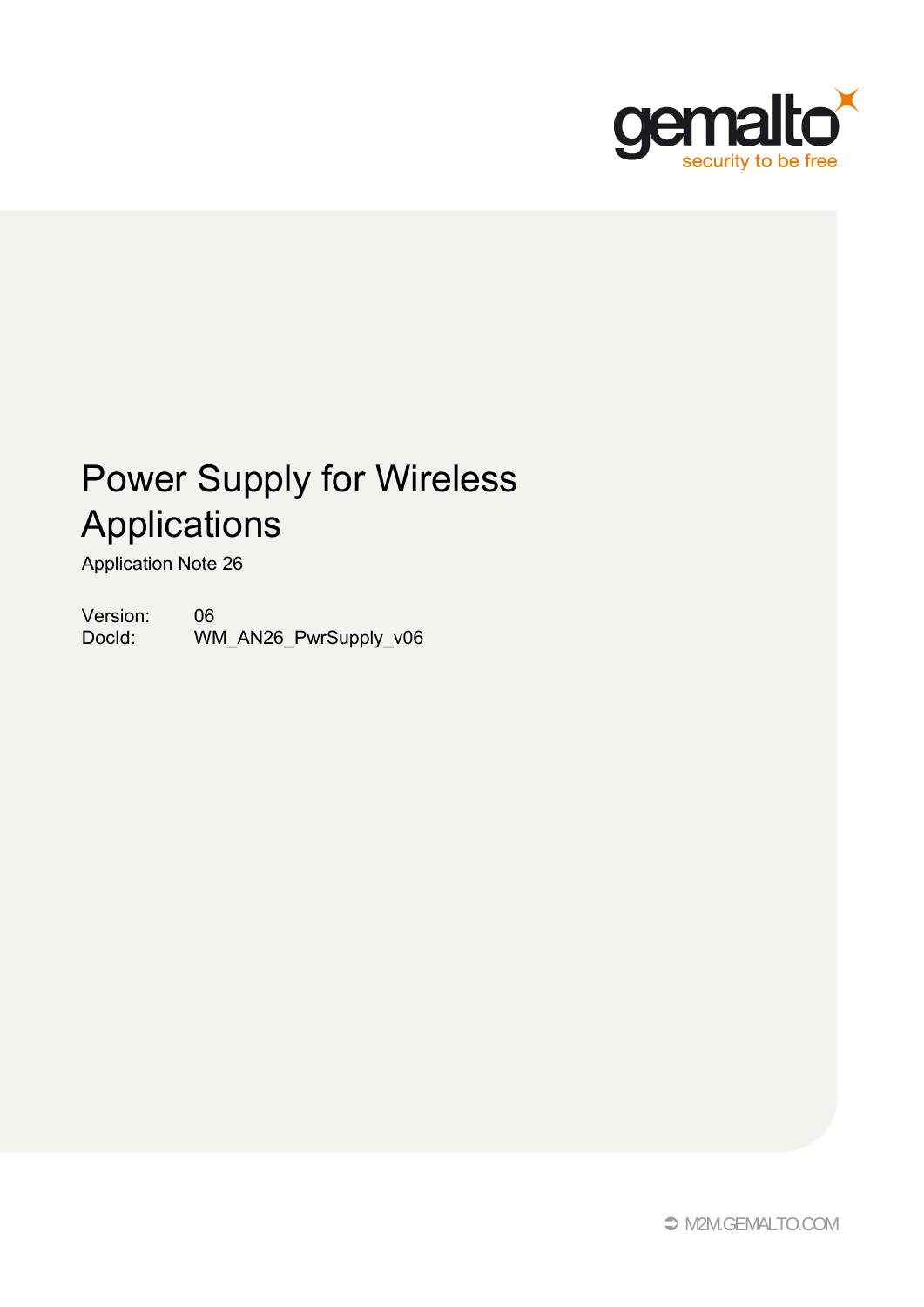AN 26: **Power Supply for Wireless Applications** 

Version: **06**

Date: **2013-12-13**

DocId: **WM\_AN26\_PwrSupply\_v06** 

Status **Confidential / Released**

#### **GENERAL NOTE**

THE USE OF THE PRODUCT INCLUDING THE SOFTWARE AND DOCUMENTATION (THE "PROD-UCT") IS SUBJECT TO THE RELEASE NOTE PROVIDED TOGETHER WITH PRODUCT. IN ANY EVENT THE PROVISIONS OF THE RELEASE NOTE SHALL PREVAIL. THIS DOCUMENT CONTAINS INFORMATION ON GEMALTO M2M PRODUCTS. THE SPECIFICATIONS IN THIS DOCUMENT ARE SUBJECT TO CHANGE AT GEMALTO M2M'S DISCRETION. GEMALTO M2M GMBH GRANTS A NON-EXCLUSIVE RIGHT TO USE THE PRODUCT. THE RECIPIENT SHALL NOT TRANSFER, COPY, MODIFY, TRANSLATE, REVERSE ENGINEER, CREATE DERIVATIVE WORKS; DISASSEMBLE OR DECOMPILE THE PRODUCT OR OTHERWISE USE THE PRODUCT EXCEPT AS SPECIFICALLY AUTHORIZED. THE PRODUCT AND THIS DOCUMENT ARE PROVIDED ON AN "AS IS" BASIS ONLY AND MAY CONTAIN DEFICIENCIES OR INADEQUACIES. TO THE MAXIMUM EXTENT PERMITTED BY APPLICABLE LAW, GEMALTO M2M GMBH DISCLAIMS ALL WARRANTIES AND LIABILITIES. THE RECIPIENT UNDERTAKES FOR AN UNLIMITED PERIOD OF TIME TO OBSERVE SECRECY REGARDING ANY INFORMATION AND DATA PROVIDED TO HIM IN THE CONTEXT OF THE DELIV-ERY OF THE PRODUCT. THIS GENERAL NOTE SHALL BE GOVERNED AND CONSTRUED ACCORDING TO GERMAN LAW.

#### **Copyright**

Transmittal, reproduction, dissemination and/or editing of this document as well as utilization of its contents and communication thereof to others without express authorization are prohibited. Offenders will be held liable for payment of damages. All rights created by patent grant or registration of a utility model or design patent are reserved.

Copyright © 2013, Gemalto M2M GmbH, a Gemalto Company

#### **Trademark Notice**

Gemalto, the Gemalto logo, are trademarks and service marks of Gemalto and are registered in certain countries. Microsoft and Windows are either registered trademarks or trademarks of Microsoft Corporation in the United States and/or other countries. All other registered trademarks or trademarks mentioned in this document are property of their respective owners.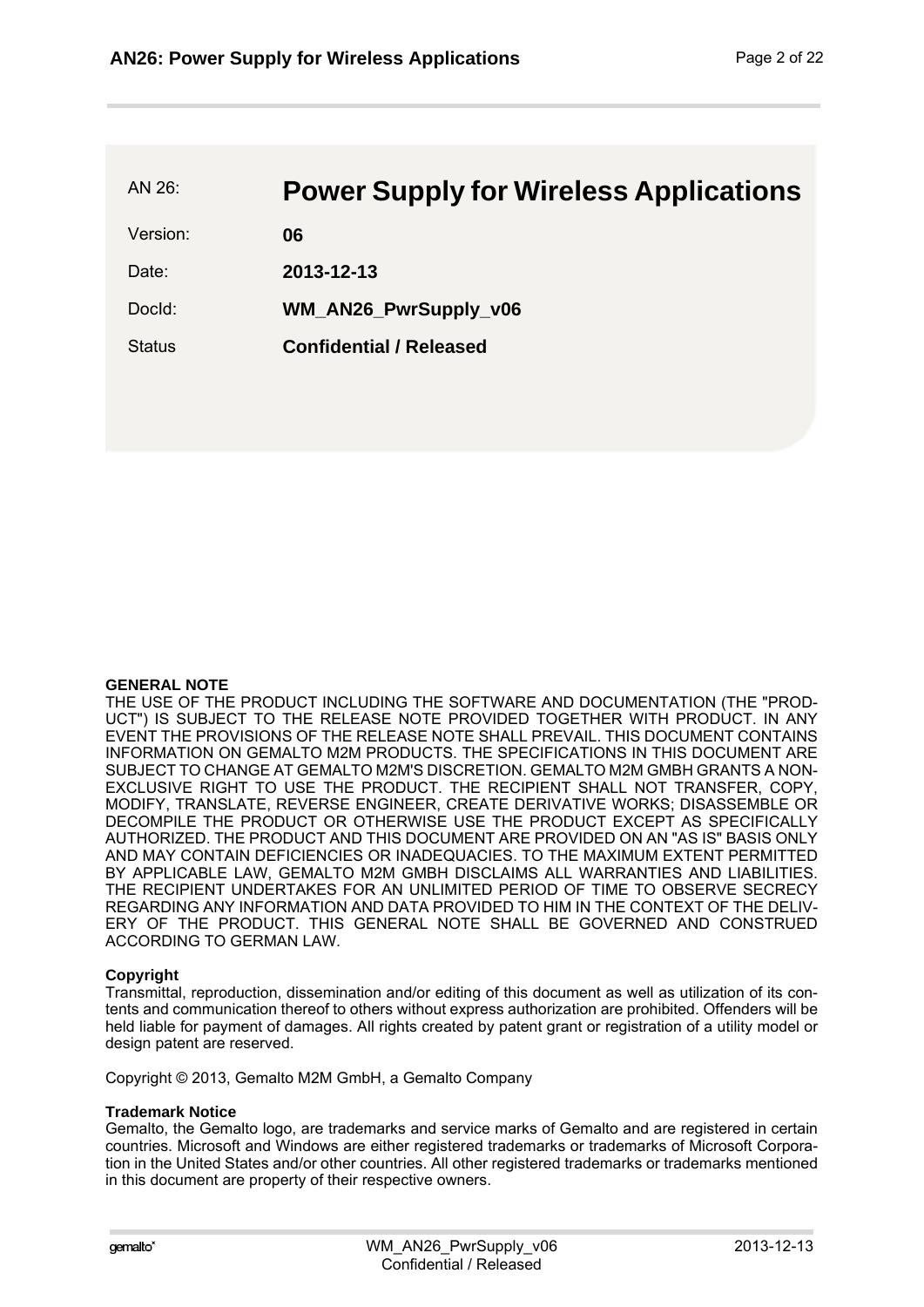# <span id="page-2-0"></span>**Content**

| 1                      |     |                                                     |  |
|------------------------|-----|-----------------------------------------------------|--|
|                        | 1.1 |                                                     |  |
|                        | 1.2 |                                                     |  |
| $\overline{2}$         |     |                                                     |  |
|                        | 2.1 |                                                     |  |
|                        | 2.2 | GSM/GPRS vs. UMTS/HSDPA Power Supply Requirements 8 |  |
|                        | 2.3 |                                                     |  |
|                        | 2.4 |                                                     |  |
| 3                      |     |                                                     |  |
|                        | 3.1 |                                                     |  |
|                        | 3.2 |                                                     |  |
|                        | 3.3 |                                                     |  |
|                        |     | 3.3.1                                               |  |
|                        |     | 3.3.2                                               |  |
|                        | 3.4 |                                                     |  |
|                        | 3.5 |                                                     |  |
| $\boldsymbol{\Lambda}$ |     |                                                     |  |
|                        | 4.1 |                                                     |  |
|                        | 4.2 |                                                     |  |
|                        | 4.3 |                                                     |  |
| 5                      |     |                                                     |  |
|                        | 5.1 |                                                     |  |
|                        | 5.2 |                                                     |  |
| 6                      |     |                                                     |  |
| 7                      |     |                                                     |  |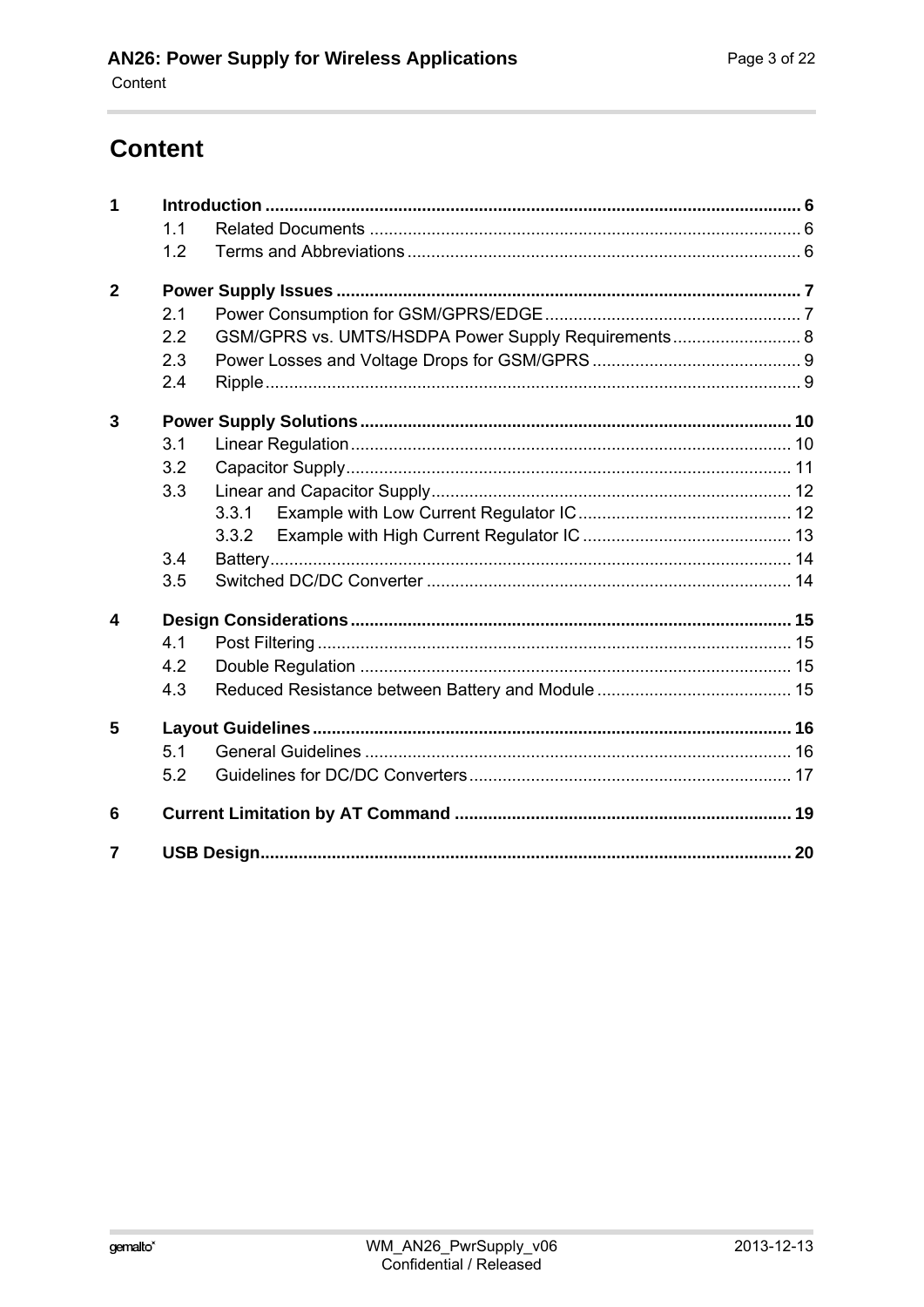# **Tables**

| Table 1: |                                                                            |  |
|----------|----------------------------------------------------------------------------|--|
| Table 2: | Item list for DC/DC converter (example with 150kHz switching frequency) 18 |  |
| Table 3: |                                                                            |  |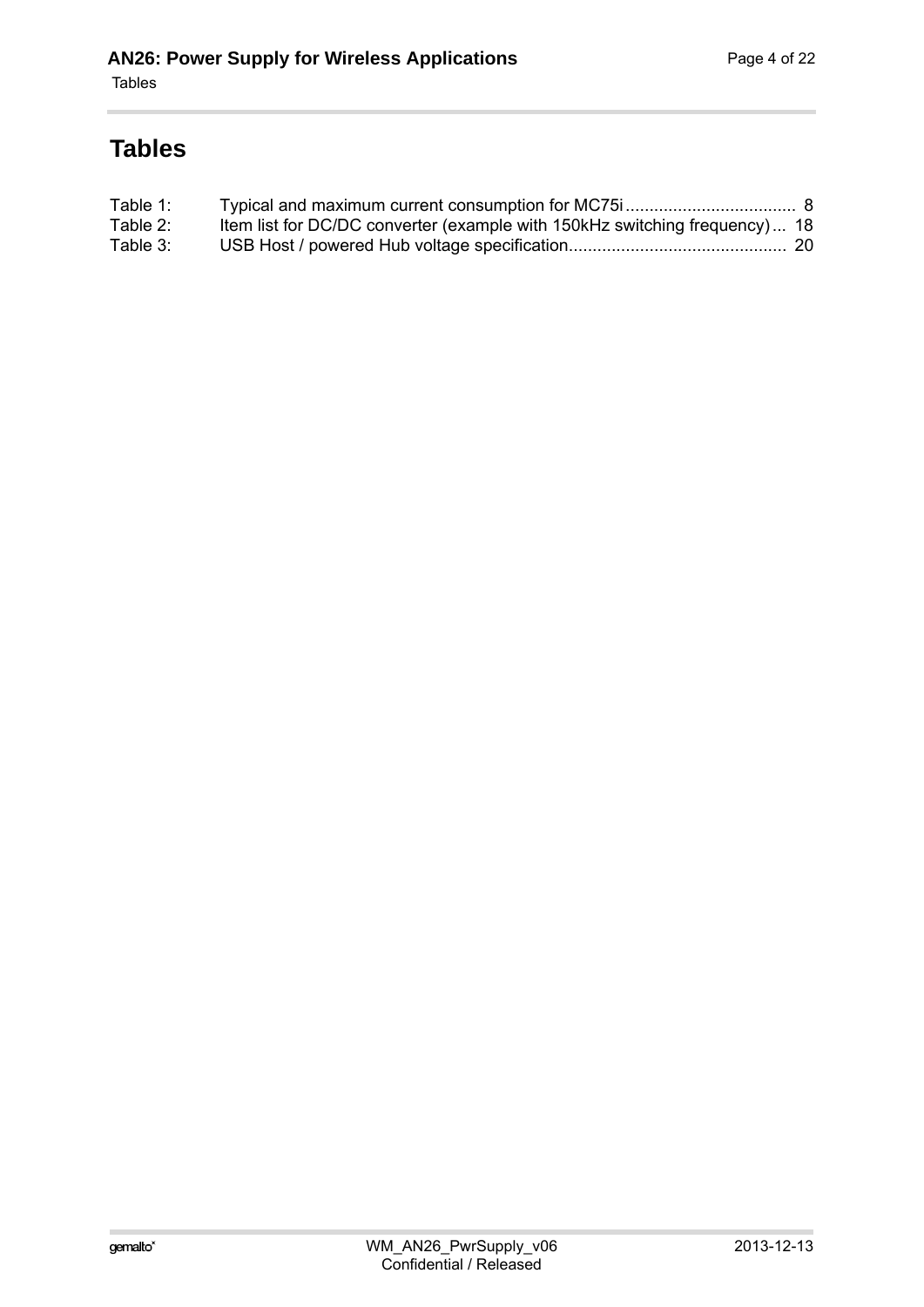# **Figures**

| Figure 1:<br>Figure 2: |  |
|------------------------|--|
| Figure 3:              |  |
| Figure 4:              |  |
| Figure 5:              |  |
| Figure 6:              |  |
| Figure 7:              |  |
| Figure 8:              |  |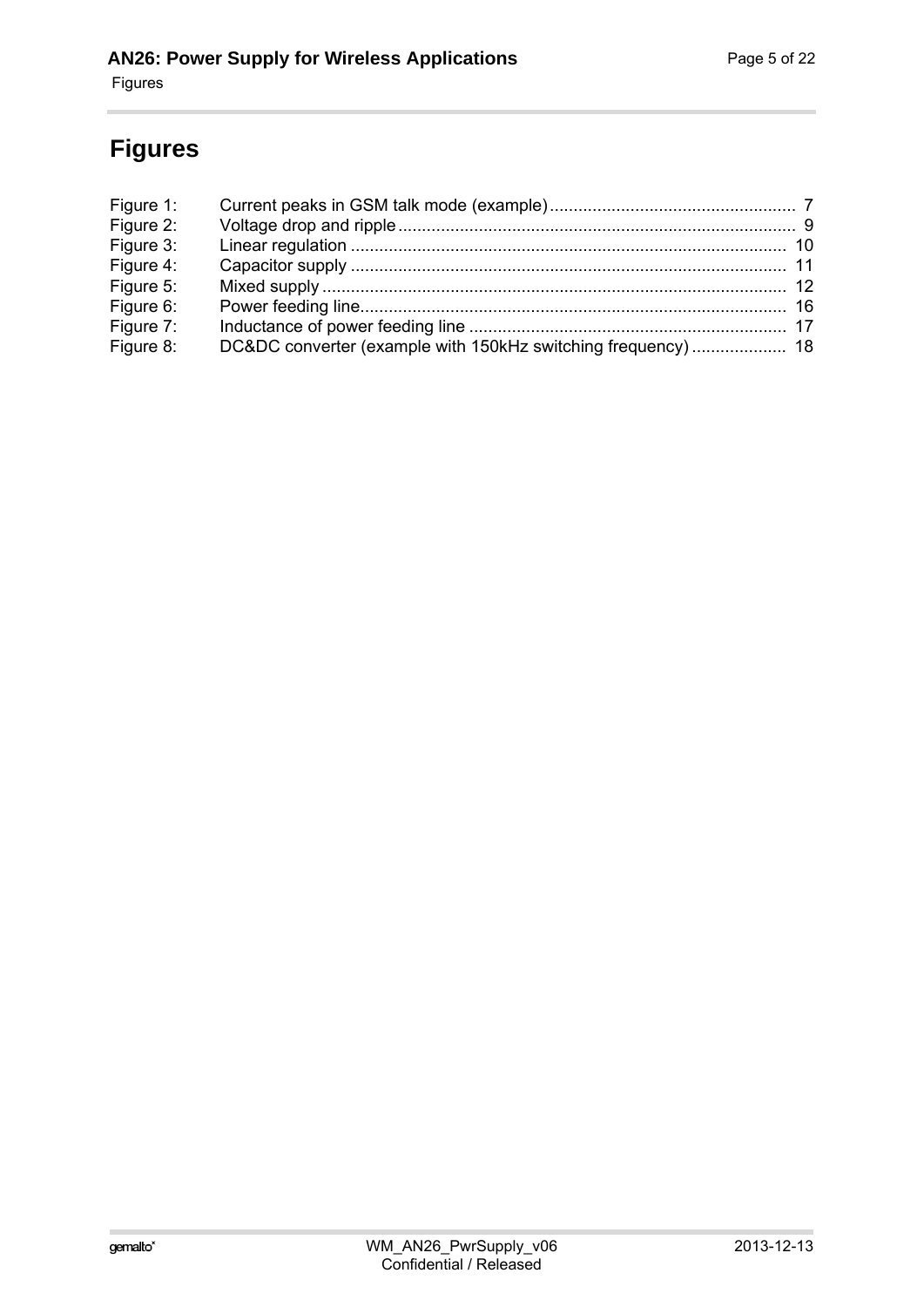# <span id="page-5-0"></span>**1 Introduction**

**6**

Efficient power supply design is a key issue for any wireless application - be it GSM, GPRS or UMTS. The purpose of this application note is to support system integrators in developing an application layout that minimizes current consumption, reduces the effects of voltage drops and ripples and ensures a reliable product performance.

This document covers the entire range of Gemalto M2M wireless modules. All examples have been chosen to be generally applicable to most product types. Yet, the diversity of the products implies that, due to hardware or software specific properties, functional differences occur regarding the implementation of features, AT commands and parameters. Therefore, please con-sult the documents supplied with your module, especially [1] and [\[2\],](#page-5-3) to make sure whether or not a described feature is supported.

#### <span id="page-5-1"></span>**1.1 Related Documents**

- <span id="page-5-6"></span><span id="page-5-4"></span>[1] AT Command Set for your module
- <span id="page-5-5"></span><span id="page-5-3"></span>[2] Hardware Interface Description of your module
- [3] Application Note 07: Li-Ion Batteries in GSM Applications

The latest product information and technical documents are ready for download on the Gemalto M2M website or may be obtained from your local dealer or the Gemalto M2M sales department.

To visit the Gemalto M2M website you can use the following link: <http://m2m.gemalto.com>

#### <span id="page-5-2"></span>**1.2 Terms and Abbreviations**

| <b>Abbreviation</b> | <b>Meaning</b>                         |
|---------------------|----------------------------------------|
| <b>GSM</b>          | Global System for Mobile Communication |
| <b>GPRS</b>         | <b>General Packet Radio Service</b>    |
| ΙC                  | <b>Integrated Circuit</b>              |
| <b>PCB</b>          | <b>Printed Circuit Board</b>           |
| <b>RF</b>           | Radio Frequency                        |
| <b>USB</b>          | <b>Universal Serial Bus</b>            |
| Vbat                | <b>Battery Voltage</b>                 |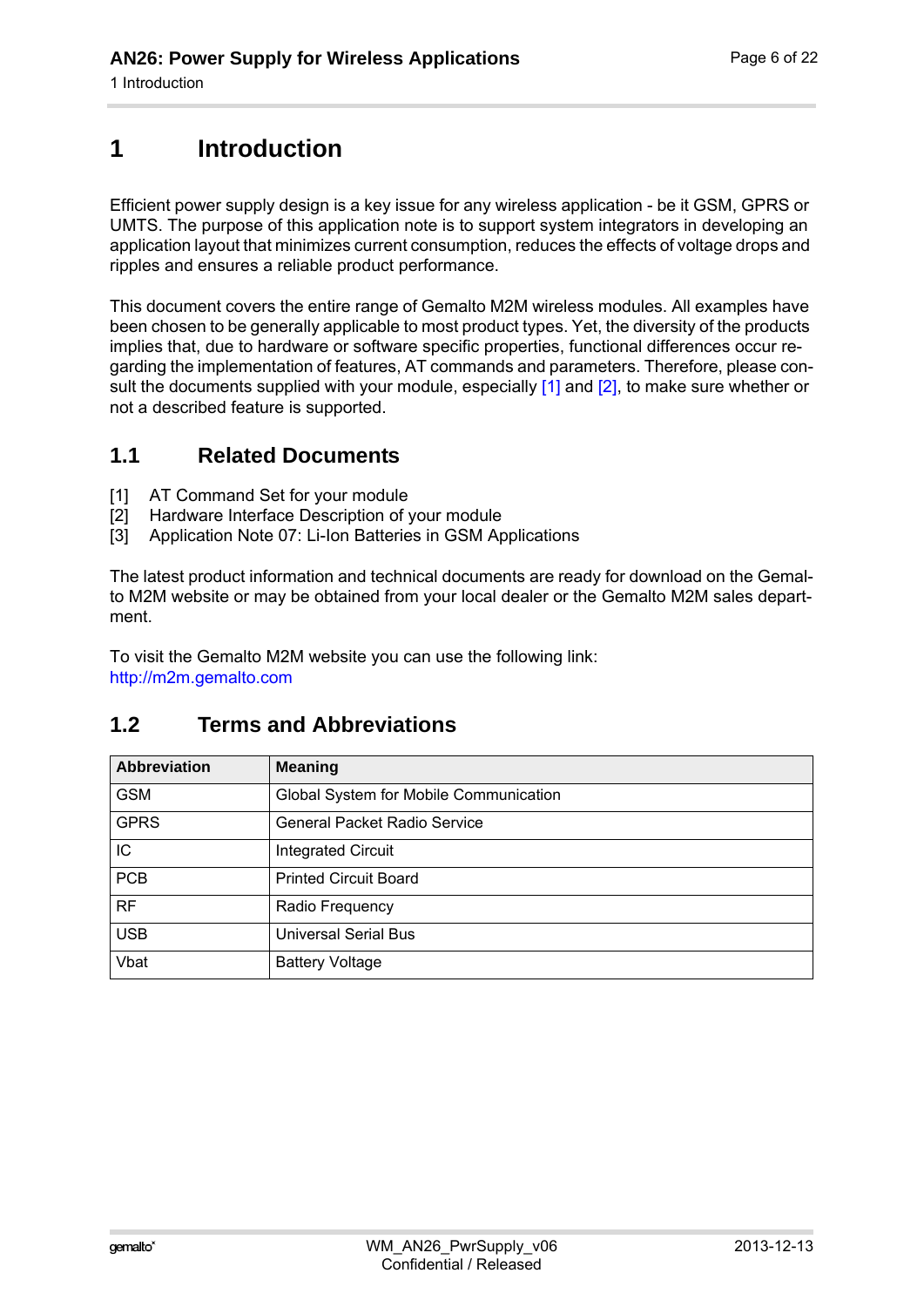# <span id="page-6-0"></span>**2 Power Supply Issues**

**9**

Because of its high current consumption during transmission, power supply design for wireless modules should be focused on the transmitting mode (dedicated mode). With this in mind, the following sections sketch the main issues in designing power supply solutions. Please refer to the Hardware Interface Description [\[2\]](#page-5-4) of your wireless module for the respective module specific current values.

#### <span id="page-6-1"></span>**2.1 Power Consumption for GSM/GPRS/EDGE**

Due to the maximum RF power levels of approx. 2W the power supply current is modulated with 2A (approx.) pulses of 0.577ms every 4.6ms. During the receive only time period, current GSM call consumption is approx. 100mA. An example current profile is illustrated in [Figure 1.](#page-6-2)

The measured values refer to the GSM 900MHz band at maximum power level with a real 50Ohm load. These values may increase up to 2...3A with an antenna connected depending on its mismatch.



**Figure 1:** Current peaks in GSM talk mode (example)

<span id="page-6-2"></span>During a GSM call the module transmits in one timeslot, receives in one timeslot and is idle for 6 timeslots. Eight timeslots make up a frame. Within such a frame the module therefore transmits for 577  $\mu$ s and is idle or receiving for 4.03ms.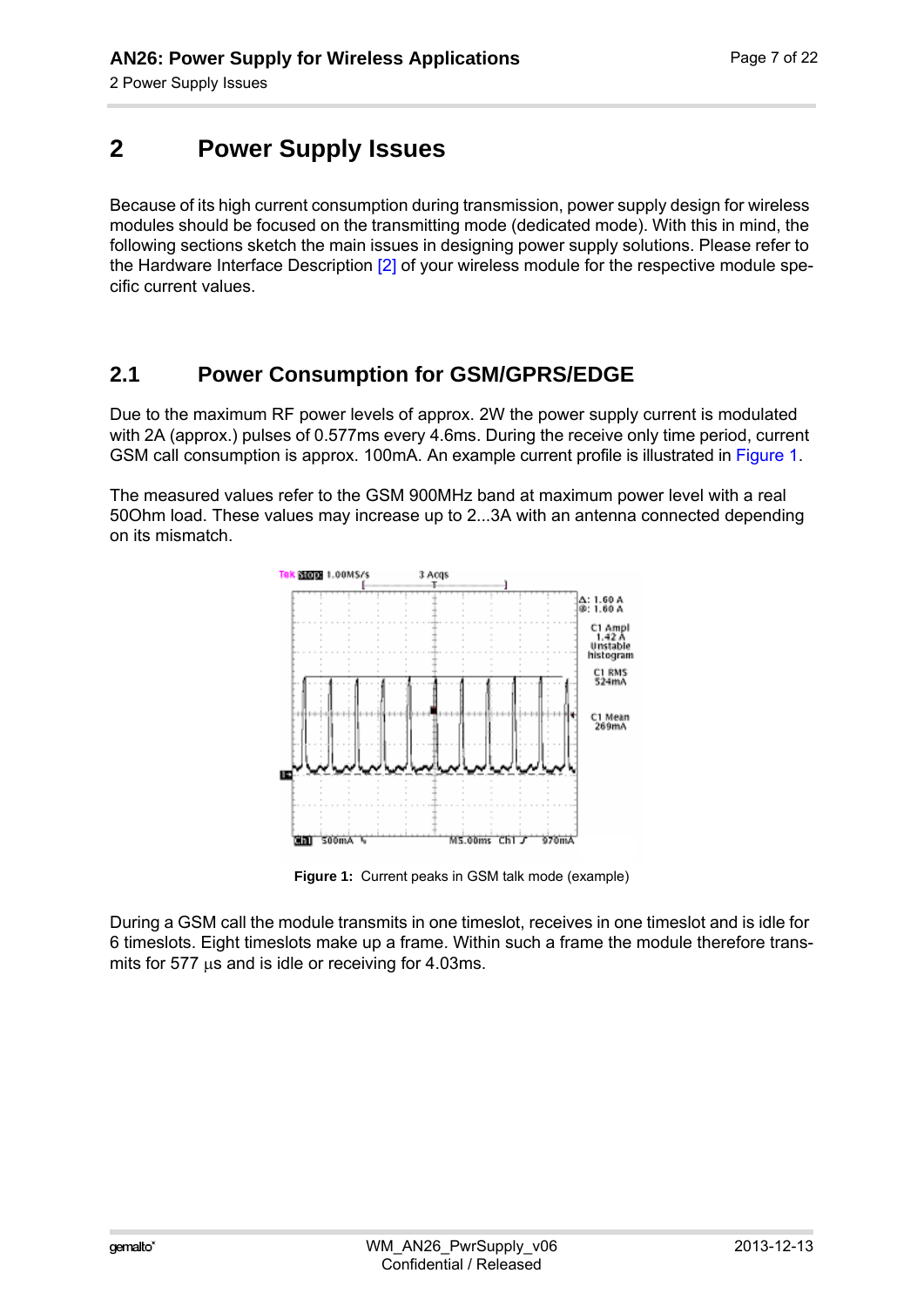To give you an idea [Table 1](#page-7-1) lists current consumption values for the module MC75i.

| <b>Parameter</b>   | <b>Description</b>                                               | <b>Conditions</b>                                                                                                    | Min | <b>Typ</b> | <b>Max</b> | Unit |
|--------------------|------------------------------------------------------------------|----------------------------------------------------------------------------------------------------------------------|-----|------------|------------|------|
| $I_{\text{BATT+}}$ | Average supply cur-<br>rent                                      | TALK mode:<br>EGSM 900/GSM 850<br>GSM 1800/1900                                                                      |     | 315<br>230 | 460<br>275 | mA   |
|                    |                                                                  | DATA mode:<br>GPRS Class 8,<br>(4 Rx, 1 Tx) EGSM 900/GSM 850<br>GSM 1800/1900                                        |     | 325<br>255 | 495<br>300 | mA   |
|                    |                                                                  | DATA mode:<br>GPRS Class 10,<br>(3 Rx, 2 Tx) EGSM 900/GSM 850<br>GSM 1800/1900                                       |     | 560<br>400 | 680<br>500 | mA   |
|                    |                                                                  | DATA mode:<br>GPRS Class 12,<br>MC75i only, with reduced power out<br>(1 Rx, 4 Tx) EGSM 900/GSM 850<br>GSM 1800/1900 |     | 625<br>445 | 730<br>530 | mA   |
|                    | Peak supply current<br>(during transmission<br>slot every 4.6ms) | Power control level PCL 5                                                                                            |     | 1.9        | 3.0        | A    |

<span id="page-7-1"></span>**Table 1:** Typical and maximum current consumption for MC75i

**9**

Typical values in the above table apply at an optimal 50Ohm antenna match. Maximum values were measured at total antenna mismatch. A power supply design for a GSM/GPRS module should be able to deliver 495mA for 1Tx timeslot in average, while also being able to deliver up to 3.0A during GSM bursts.

#### <span id="page-7-0"></span>**2.2 GSM/GPRS vs. UMTS/HSDPA Power Supply Requirements**

Some modules support GSM/GPRS as well as HSDPA and UMTS. The power supply requirements for HSDPA and UMTS differ from the GSM/GPRS requirements.

As mentioned in [Section 2.1](#page-6-1) the supply current for GSM/GPRS transmissions includes maximum current bursts of up to 3.0A every 4.6ms. Because of a different transmission and modulation technology, this is not the case for HSDPA/UMTS transmissions. The supply current for HSDPA/UMTS is an averaged constant current. It depends on the output power level with no peak current pulses included. The maximum supply current for HSDPA/UMTS is less than 1A.

Therefore, a power supply circuit for a combined GSM/GPRS/UMTS/HSDPA module must be able to supply up to 3.0A peak current (GSM/GPRS) and an averaged current of less than 1A (HSDPA/UMTS). This combination makes circuit design somewhat more complex and these issues should be taken into account.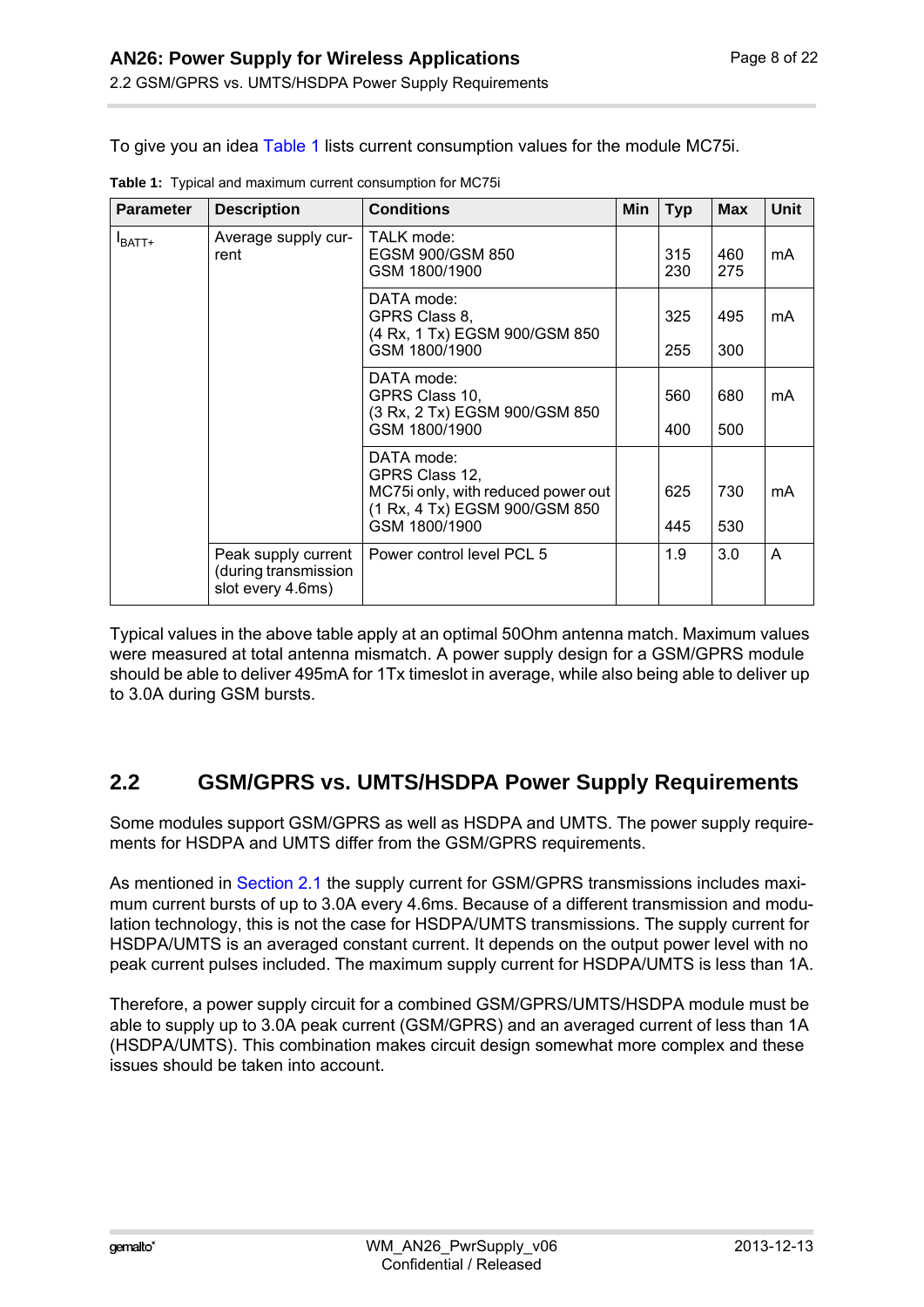**9**

#### <span id="page-8-0"></span>**2.3 Power Losses and Voltage Drops for GSM/GPRS**

The modules are specified to operate with specific voltage supplies. Voltage supplies may for instance range from 3.2V to 4.5V as measured on the module's power connector.

When consuming as much as 2…3A peak current, voltage losses due to stray resistances occur. Resistances occur in various parts, but there are three main areas to take into account.

- Impedance/resistance in the power source
- Resistance on connectors
- Resistance in signal tracks and lines

Assuming that the total resistance in the power supply line is 50mOhm and that the resistance in the ground line is the same, this amounts to a total resistance of 100mOhm (0.1 Ohm). Calculating the voltage drop over the power supply line results in 200mV. To be on the safe side, it should be assumed that the voltage drop during the Tx burst does not exceed 400mV. This means that if the data sheet states a minimum voltage supply of 3.2V for a wireless module, the power supply solution should provide at least 3.6V.



**Figure 2:** Voltage drop and ripple

#### <span id="page-8-2"></span><span id="page-8-1"></span>**2.4 Ripple**

Another issue for power supply solutions is supply voltage ripple. Ripple can develop as a result of using a switched power supply circuit or as a result of disturbances caused by bad immunity to what is radiated from the own RF antenna. Please note that requirements here are far beyond those required to pass standard EMC tests.

A  $U_{\text{ringle}}$  requirement during a transmit burst should not exceed the following values (see  $[2]$  for module-specific voltage ripple conditions):

- $V_{\text{eff}}$  = 50mV @ f<200kHz
- $V_{\text{eff}}$  = 2mV @ f>200kHz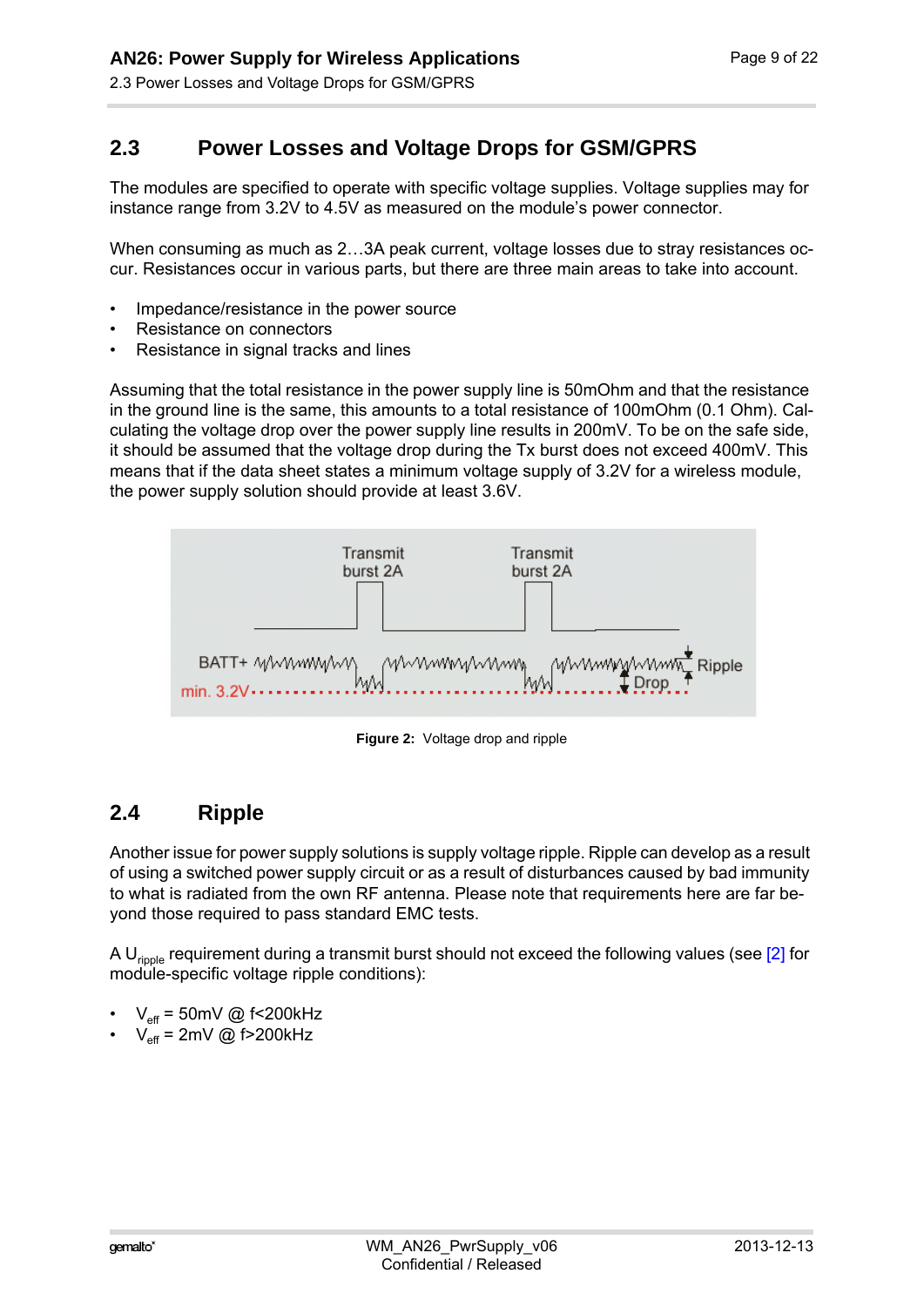# <span id="page-9-0"></span>**3 Power Supply Solutions**

There is a great variety of possible power supply solutions for wireless modules. The most common ones are described in the following sections:

- Linear regulation (see [Section 3.1](#page-9-1))
- Capacitor supply (see [Section 3.2](#page-10-0))
- Mix between linear and capacitor supply (see [Section 3.3\)](#page-11-0)
- Battery (see [Section 3.3.1](#page-11-1))

**14**

• Switched DC/DC converter (see [Section 3.3.2\)](#page-12-0)

NOTE: The values used in the following sections are sample values. These values will have to be recalculated for any customer-specific power supply solution.

#### <span id="page-9-1"></span>**3.1 Linear Regulation**

Power supply with linear regulators is straightforward to design, and the total cost for the com-ponents can be quite low. As seen in [Section 3.2](#page-10-0) the power supply solution must be able to deliver at least 3A. If the module's desired supply voltage is for example 4V and the regulator input voltage is 12V, the efficiency is (only) 33%. The rest is transformed into heat.



**Figure 3:** Linear regulation

<span id="page-9-2"></span>The advantage of this solution is that there is no big requirement on the input power supply and on the input capacitor. Also, big voltage drops can be filtered by the regulator. The requirements for the sample circuit are:

|                                        | <b>GSM</b> | <b>GPRS 10</b> |
|----------------------------------------|------------|----------------|
| Input voltage                          | 12V        | 12V            |
| Average current                        | 0.5A       | 0.9A           |
| Peak current                           | 3A         | ЗA             |
| Avg. Power dissipation at regulator IC | 4W         | 7.2W           |

The peak power dissipation of the circuit is 3A x 8V = 24W<sub>peak</sub>, while the heat power is based on the average power consumption. In this case 3.5W<sub>avg</sub> shall dissipate as heat.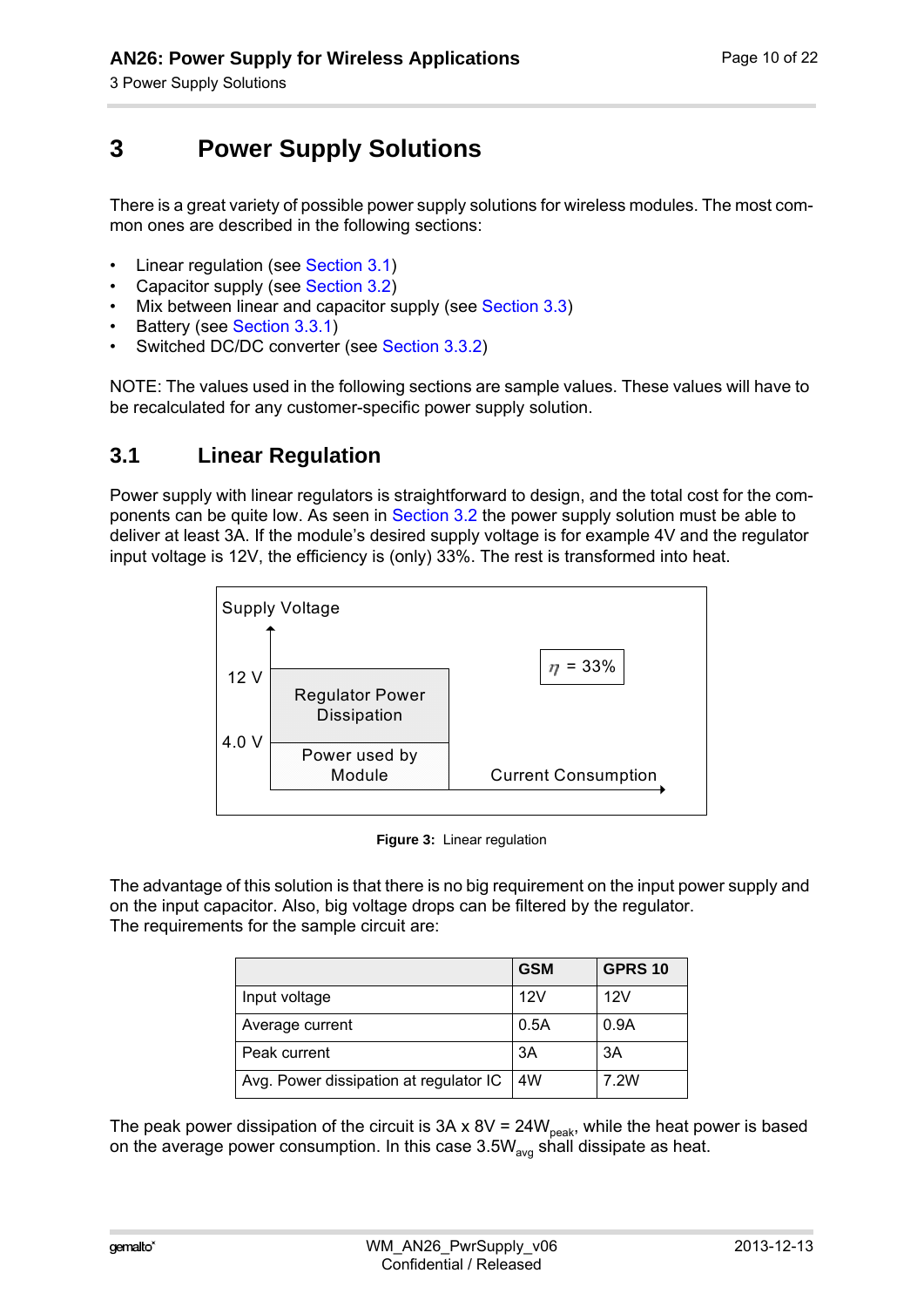For low dissipations the IC surface alone may be sufficient for cooling. For medium power dissipations the thermal issues can be resolved by having a big copper area on the PCB for cooling purposes. For higher power dissipations extra cooling is necessary. A cooling element as heat sink is often required. The below formula is useful when working with cooling elements.

$$
PDmax = \frac{Tjmax - TA}{JC + CS + SA}
$$

PDmax= Maximum power dissipation Tjmax= Maximum IC temperature TA= Ambient temperature JC= Junction/case thermal resistance CS= Case/sink thermal resistance SA= Sink/ambient thermal resistance

**14**

NOTE: Modules are sensitive to heat. If cooling for the either module or its housing is insufficient, the module will warm up. If the module gets too hot, it will shut down! This may happen during a long call (long warm up period), if the cooling is not sufficient.

### <span id="page-10-0"></span>**3.2 Capacitor Supply**

If the module is integrated on a board with a power supply component that delivers 5V and sufficient current, it is possible to design a basic power supply solution for the module.

The appropriate voltage can be achieved by adding one or two diodes in series with the power supply line. The voltage drop over the diodes will create a suitable voltage for the module.

A big capacitor has to be added, able to supply the module during transmission bursts. The capacitor must be able to deliver up to 3A during 1 burst and must have low ESR values. These requirements translate to the following values:

- ESR values less than 50mOhm
- Ripple current more than 3A
- <span id="page-10-1"></span> $4700 - 10000$  uF



**Figure 4:** Capacitor supply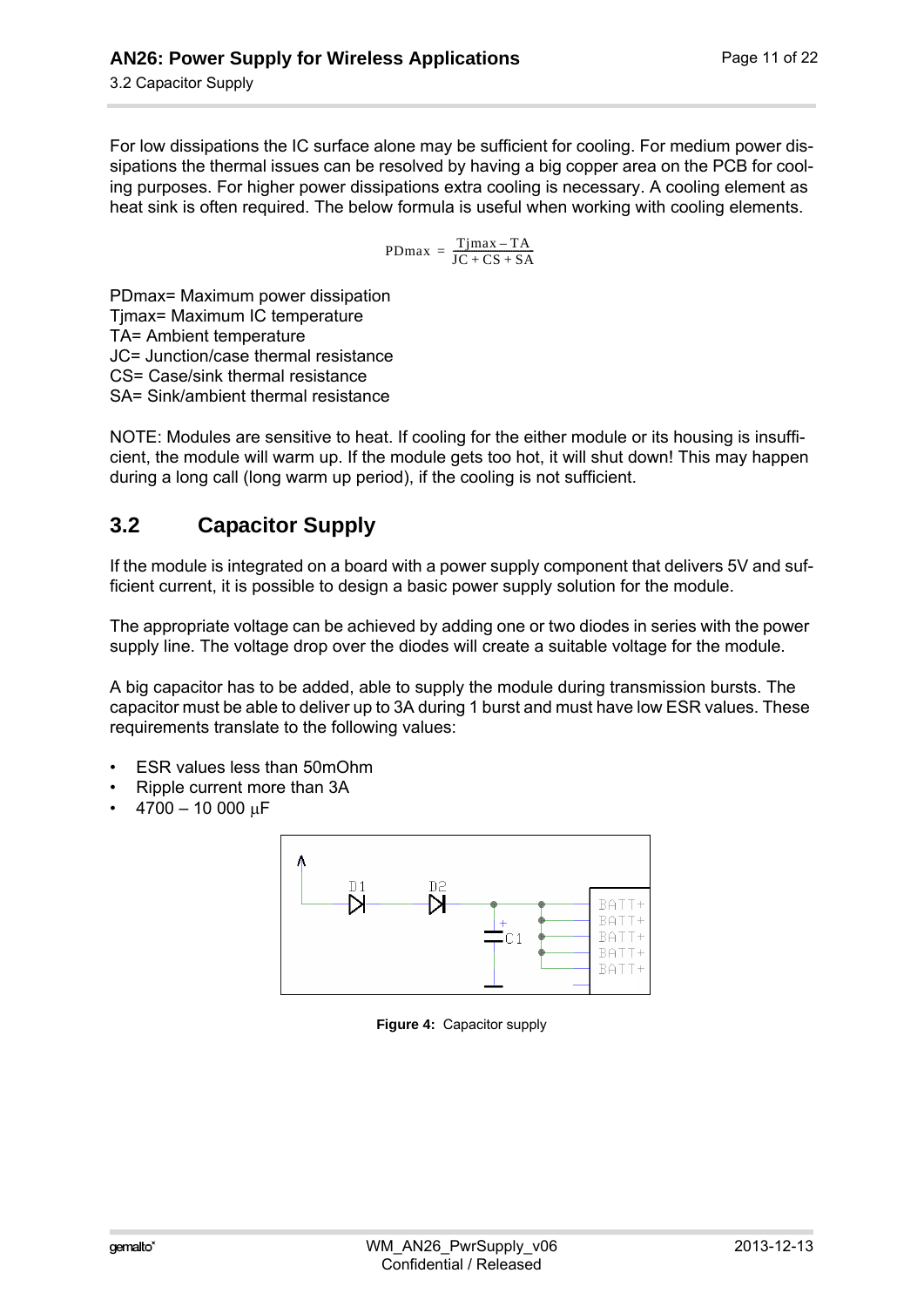3.3 Linear and Capacitor Supply

**14**

### <span id="page-11-0"></span>**3.3 Linear and Capacitor Supply**

In a mixed power supply solution there are two components that can supply the current for the module if operated in parallel. These components are usually a big capacitor and a power supply circuit. Such a combination is the most easy and cheapest to realize. Most power supply circuits require a capacitor at the output side in any case.



**Figure 5:** Mixed supply

<span id="page-11-2"></span>With this solution power is supplied from both the capacitor and the IC.

### <span id="page-11-1"></span>**3.3.1 Example with Low Current Regulator IC**

The average power consumption of a wireless module is 440mA, while the peak consumption is max. 3A during the Tx burst, which can be 1 x or 2 x  $577\mu s$ .

In this example the IC delivers 500mA and covers the average power supply needs. However, it is not able to handle current peaks. Current peaks must instead be handled by the capacitor. The capacitor should be able to deliver 2.5A ( $3A - 500$ mA) for 1 x or 2 x 577 $\mu$ s. It should also have low ESR and high ripple current. The higher the rated voltage is the better are - as a rule - ESR and ripple current.

The resistance in the power supply feeding line together with the ESR resistance of the capacitor is 50mOhm. 50mOhm @3A mean a 150mV voltage drop of the module. The IC is a zero resistance current source. The power supply IC delivers 0.5A, the capacitor the remaining 2.5A. The maximum voltage drop is 400mV.

Since the Tx burst frequency is 217Hz, it can be considered as ripple current. The required capacitance can be calculated using the formula:

$$
C = Q/U = (I \times \Delta t)/(\Delta U)
$$

C= capacitance (Farad)  $\Delta t$ = discharge time (here: 577 $\mu$ s)  $Q =$  charge ∆U= voltage change (here: max. 250mV) I= current (here: 2.5A)

With the sample values this results in:

 $C = 2.5A \times 577us / 250mV = 5770uF$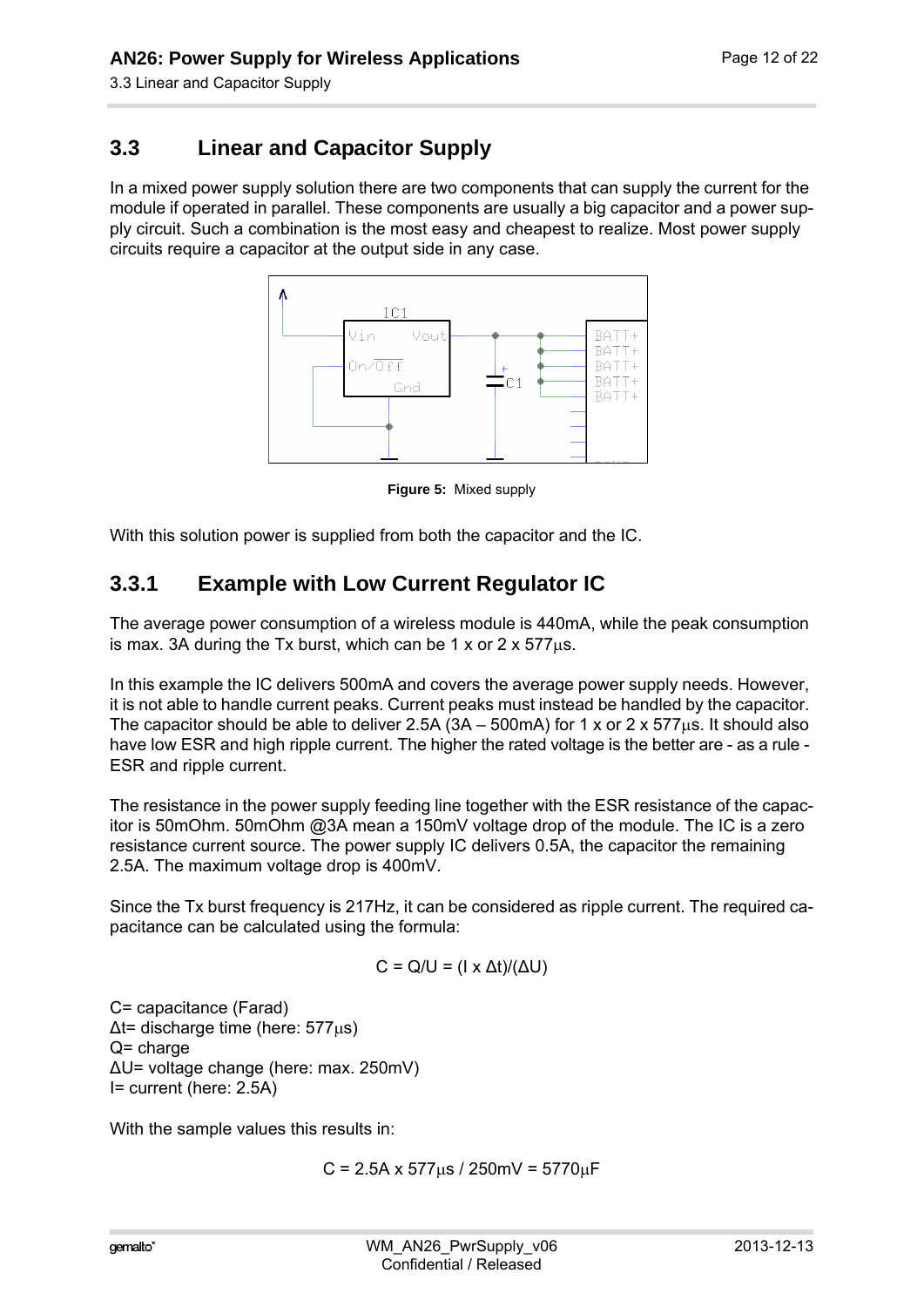**14**

The above example is a worst case scenario with bad antenna matching and strict power restriction by the regulator chip. In practice  $4700...7200$   $\mu$ F are enough for GSM; for GPRS class 10 the values will have to be doubled.

NOTE: A capacitor loses its capacity through ageing or low temperatures. If the product is likely to operate at low temperatures, check the datasheet for remaining capacitance at low temperatures. It is also a good idea to compensate for ageing and low temperatures by choosing a capacitor with higher values than required. Often it is easier to meet the requirements by adding two or more capacitors in parallel.

These capacitors will dissipate power depending on ripple current and ESR; power that will additionally heat up the capacitor:

 $P = I^2$  x R / 8 = 39mW (R<sub>ESR</sub> = 50mOhm, I = 2.5A, 1Tx)

### <span id="page-12-0"></span>**3.3.2 Example with High Current Regulator IC**

In the previous example there was a need for a large capacitor. To be able to use a smaller capacitor, the IC must deliver higher currents.

In this example the IC can deliver 2.5A. It means that the ripple current over the capacitor is 0.5A.

Assuming the IC is a zero resistance current source the capacitor delivers 0.5A. Even with an ESR of 300mOhm a maximum voltage drop of 150mV occurs. The required capacitance can be calculated as follows:

$$
C = Q / U = (I \times \Delta t) / (\Delta U)
$$

C= capacitance (Farad)  $\Delta t$ = discharge time (here: 577 $\mu$ s)  $Q =$  charge ∆U= voltage change (here: max. 400mV-150mV=250mV) I= current (here: 3A-2.5A=0.5A)

With the sample values this results in:

$$
C = 0.5A \times 577 \mu s / 250 mV = 1154 \mu F
$$

In practice 470...1000  $\mu$ F are enough for GSM, for GPRS class 10 at least 2200 $\mu$ F are recommended.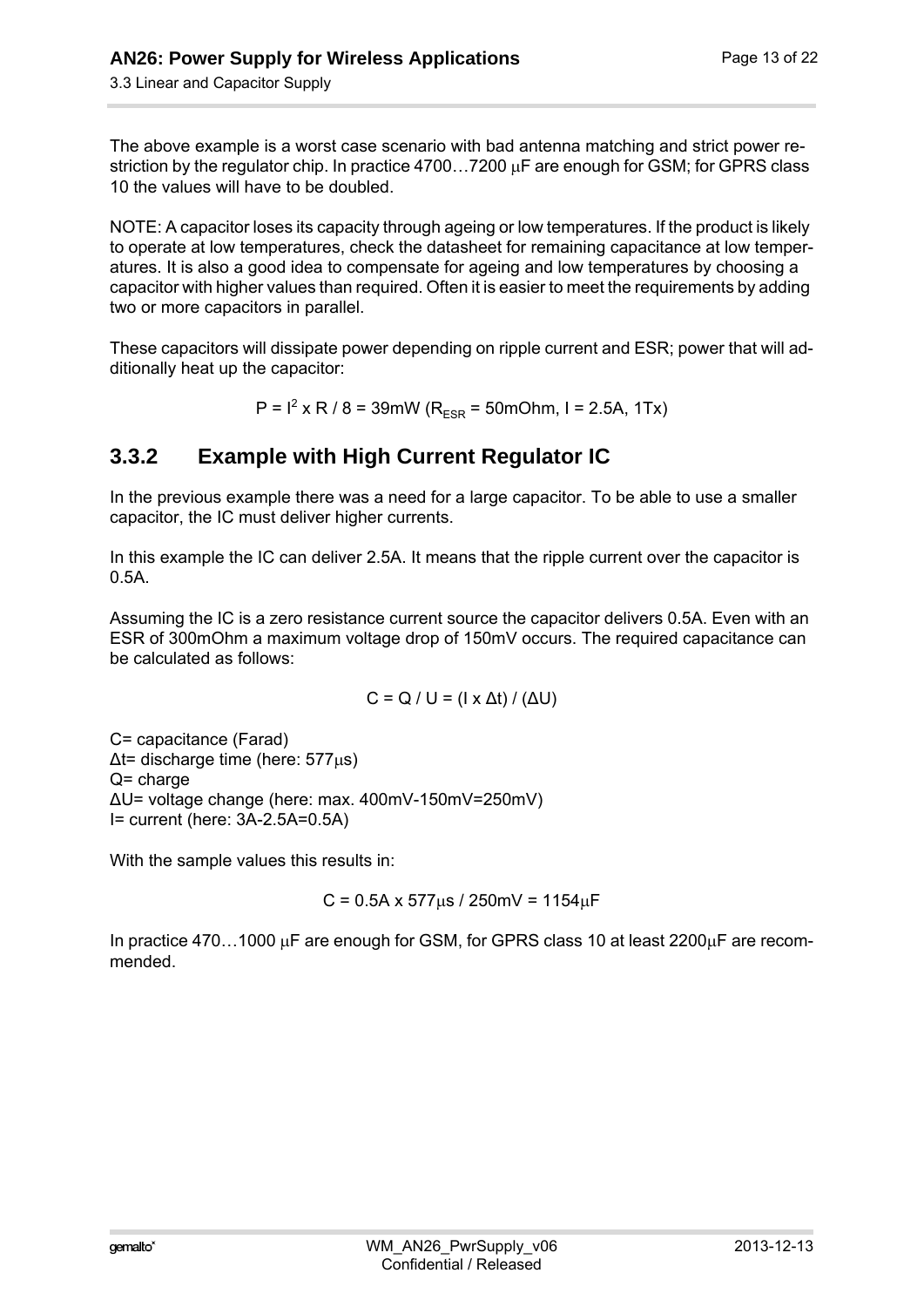#### <span id="page-13-0"></span>**3.4 Battery**

**14**

Using a Li-Ion battery, the battery must be able to deliver all necessary power peaks to the module. Therefore, the battery should be connected directly to the module.

For charging and choosing the correct battery see the separate application note on Li-Ion batteries in GSM applications [\[3\]](#page-5-5). Please note however, that the charging feature is not available for every module.

#### <span id="page-13-1"></span>**3.5 Switched DC/DC Converter**

A switched DC/DC converter is very often used when there are requirements for a small footprint, high efficiency and little heat dissipation. Linear regulation often leads to undesirable heat dissipation that needs to be dispersed by a heat sink. This problem can be solved by using a switched DC/DC converter that creates (almost) no heat at all.

However, there are a number of issues to take into account when working with switched DC/ DC converters: Shall the DC/DC converter be isolated, which design typology is the best to use (boost, buck, fly back, or other), which operation modes is best employed (PWM, hysteretic, other), switching frequency, required efficiency, cost/size, post filtering as well as layout.

Not all of these issues can be covered in an application note, but some guidelines are given here.

There are DC/DC controllers available on the market with an integrated switch (like the simple switch series from National), and they are often easier to design than DC/DC controllers with external switch.

When working with switched regulation the switching frequency is very important as it decides how fast the switcher reacts on voltage drops (together with the filter in the error amplifier) at the load (in this case, the wireless module). The switching frequency is also important for the choice of components around the switcher circuit. Higher frequency means smaller (and cheaper) components.

Integrated switch circuits typically work with frequencies from 50kHz to 1MHz. There are disadvantages operating with high frequencies. A switch creates ripple on the supply voltage. This ripple **must** be minimized on the power supply line to the wireless module. Otherwise, there may be the risk of violating the transmitter modulation spectrum and therefore application approval, especially at higher DC/DC switch frequencies.

Normally there are no EMC tests for frequencies below 150kHz. This means that with a switcher frequency of 48kHz, even the third overtone is below the limit. But this third overtone can cause a violation of the modulation of the signal (see also [Chapter 4\)](#page-14-4), if the ripple value is too high. This point should be considered, even if the risk of a spectrum violation is much smaller than at high switching frequencies.

If a small, inexpensive design is required, it should be realized with higher frequencies, but the mentioned issues need to be taken into account.

NOTE: Keep in mind that around a DC/DC switch (specially the coil) there are magnetic fields, which can create disturbances to other electronic circuits. This might be the case if the coil is placed close or under / over the RF part of the wireless module.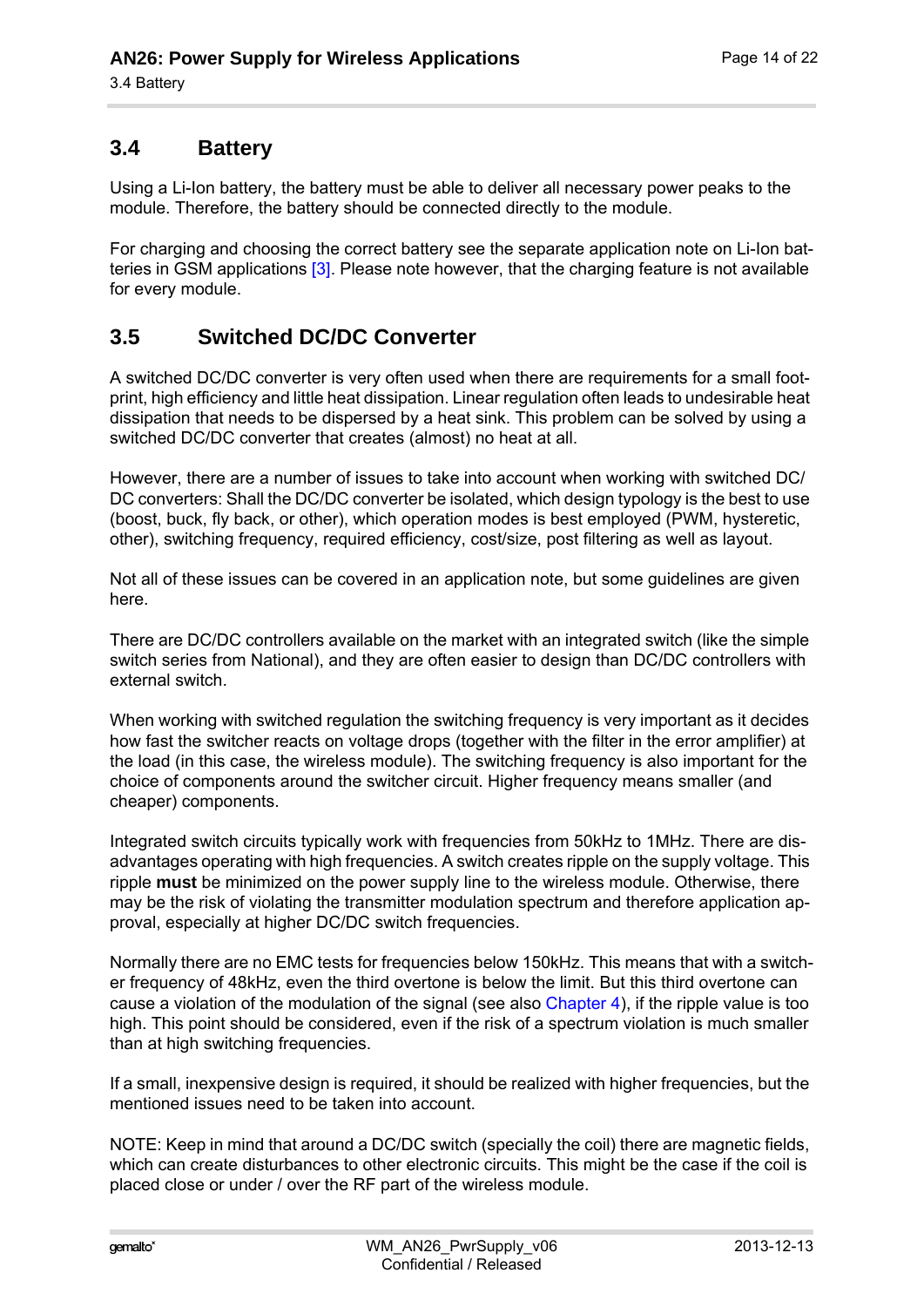# <span id="page-14-0"></span>**4 Design Considerations**

As already mentioned above the switch frequency from a switched DC/DC converter might cause violation on the transmitter's modulation spectrum.

If the unit has to be able to work with input voltages such 30…40V it may be inconvenient to work with linear regulation.

If you are not sure how to design a switched DC/DC converter that does not cause any trouble for the wireless module, and linear regulation is not suitable for your design, the following ideas might be helpful.

#### <span id="page-14-1"></span>**4.1 Post Filtering**

<span id="page-14-4"></span>**15**

With post filtering an extra inductor and an extra capacitor are added after the components included in the DC/DC design.

The dimensions of these extra components depend on how well filtered the output power from the DC/DC switch is. It might be enough to use a small inductor of 1uH. The inductor must of course be able to handle the current (2…3A) and it should not have too much resistance so as not to create too big a voltage drop.

A switched DC/DC regulator has a feedback line from the output side that is used by the circuit to regulate the output voltage. It would be nice, if the feedback line could be taken from the output of the extra LC filter. The regulator could then compensate for the voltage drop over the second inductor as well. In most cases this is not possible. An LC filter creates a phase shift. The regulation IC expects this phase shift from the ordinary output filter. By adding an extra phase shift in the feedback line, it's likely to add malfunction of the regulation IC.

However, the output capacitor in the extra LC filter can be calculated according to what was previously mentioned in this application note.

#### <span id="page-14-2"></span>**4.2 Double Regulation**

A second way of solving the problem is to use double regulation. A switched DC/DC converter can be used to convert input voltage >6V to for instance 5V. As a second step a linear regulator can be used to convert 5V to 4V, which can be a suitable voltage level for a GSM module. A linear regulator with a drop out voltage less then 1V must be chosen.

The advantage with this design is a post filtering effect that lowers the DC/DC converter's typical output ripple. The disadvantage is the cost and size for having two regulators on board.

#### <span id="page-14-3"></span>**4.3 Reduced Resistance between Battery and Module**

Generally, the power lines of the PCB tracks connecting the module with the battery should be as short and low resistant as possible.

To minimize the effect of voltage drops (max. 400mV), you can decrease the GND resistance by using additional ground connections from the wireless module to the customer application. This can be done by using a screw or spring contact.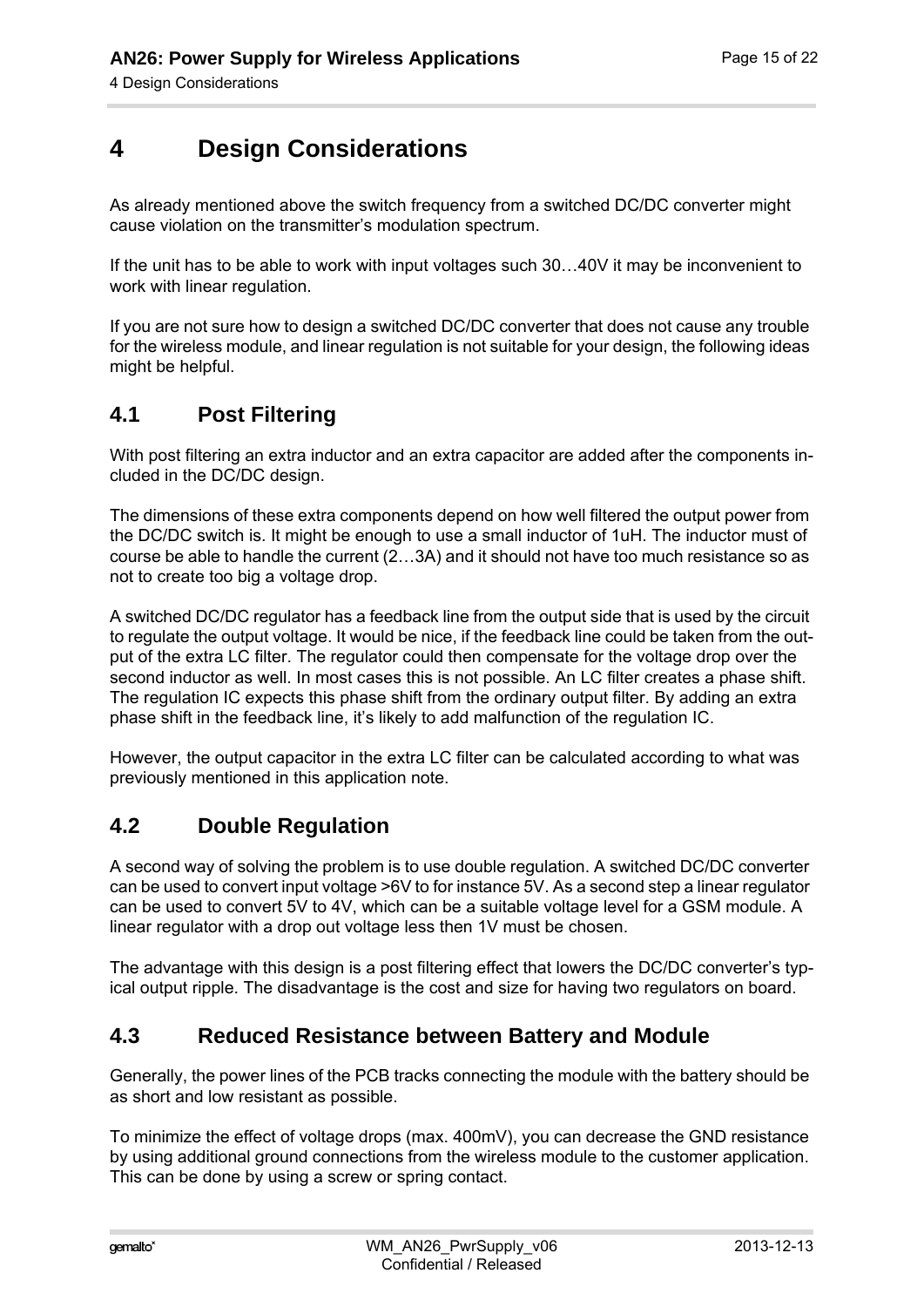# <span id="page-15-0"></span>**5 Layout Guidelines**

#### <span id="page-15-1"></span>**5.1 General Guidelines**

The PCB layout is very critical in a power supply design, and should be considered as one of the most important design issues. A PCB strip line has to be viewed as a resistance as well as an inductance. The resistance for a strip line can be calculated with the formula:

Resistivity x Length / Area

Resistivity The resistance for copper, which is  $0.017\mu$ Ohm x m @ 20 degrees Length The length of the lead Area Width x copper thickness

Examples:

**18**

In this first example the strip line on the PCB is 0,5mm wide, 100mm long and has a 0,035mm copper thickness. The resistance can be calculated as:

 $R = 0.017 \times 0.1$ m / (0.5 x 0.035)mm<sup>2</sup>  $R = 0.0017 / 0.0175 = 0.097$  Ohm

The resistance in this lead is almost 100mOhm; more than enough to have an influence on the power supply line.

In the second example the strip line on the PCB is 2mm wide, and 20mm long. The resistance can be is calculated as:

 $R = 0.017 \times 0.02$  m / (2 x 0.035) mm<sup>2</sup>  $R = 0.00034 / 0.07 = 0.005$  Ohm

The resistance is 5mOhm, which is almost neglectable. The conclusion from these examples is obvious. The lead from the power supply IC and/or capacitor shall be as short and wide as possible.

NOTE: In the examples above it is assumed that the copper thickness on the PCB is  $35<sub>µ</sub>$ m. Normal values of copper thickness can be from  $15\mu m$  to  $50\mu m$ . If the copper thickness had been 15 $\mu$ m instead of 35 $\mu$ m in the examples above, the resistance had been 2,3 times higher.

The figure below shows a power supply line on the PCB. It is a wide line, but with short narrow lines to each soldering pad to a module's connector. A wide line across all power supply lines will decrease the solderability.



<span id="page-15-2"></span>**Figure 6:** Power feeding line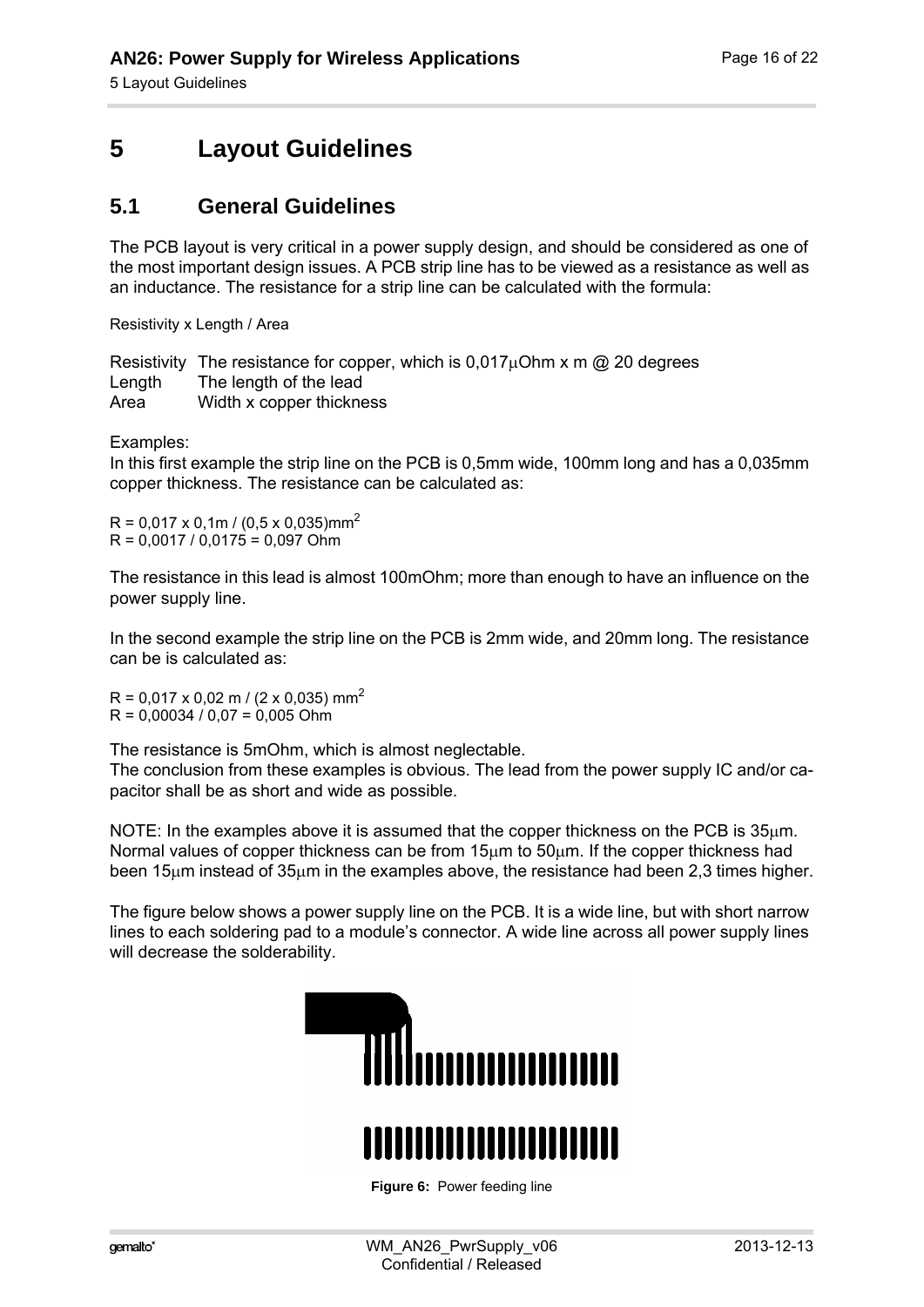5.2 Guidelines for DC/DC Converters

**18**

As previous mentioned a strip line could also be seen as an inductor. In the figure below the power supply-feeding line is placed in parallel with a microphone line. If those lines are seen as inductors they can be viewed as a transformer. The efficiency of the transformer depends on the frequency, distance and length of the line. So, if the small line were a data line, it might not have any impact. But since it is a microphone line, some problems can arise from this kind of design.



**Figure 7:** Inductance of power feeding line

### <span id="page-16-1"></span><span id="page-16-0"></span>**5.2 Guidelines for DC/DC Converters**

When working with switched DC/DC converters there are some special issues to consider for PCB layouts. Guidelines can very often be found in the data sheet for the IC, but here are some general hints:

- Place the inductor as close as possible to the switch.
- Place the freewheeling diode (or second switch) on the line between the switch and the inductor.
- Place the output capacitor as close as possible to the inductor.
- Place the input capacitor as close as possible to the switch.
- Keep all lines to the components mentioned above as short and thick as possible.
- Consider the block consisting of switch, inductor, free-wheeling diode, and input and output capacitors as a source of disturbance signals, and keep it as far away from micro controller, audio blocks and other parts that can easily be interfered.
- the RF part should not be placed too close to the converter

It is sometimes recommended to run the ground lines to the power section separately from other ground lines. This is to prevent the high current in the output circuit to influence the regulating circuit. However, both ground lines must be connected in one single point to ensure that the potentials for the two grounds cannot differ.

[Figure 8](#page-17-1) shows an approved example for a DC/DC converter with fixed 150kHz switching frequency. The circuit has a low pass prefilter (C4-L2) to suppress the 150kHz switching ripple feeded to the input supply cable. The output capacitors C1 and C2 are doubled to reduce the ESR value as well as the input capacitor C3 must be a low ESR capacitor. An additional output L-C low pass post filter (L3-C7) should be added during the first design phase as it decreases the high frequency spectrum which may violate the GSM modulation spectrum. This post filter can be skipped if not needed after design validation.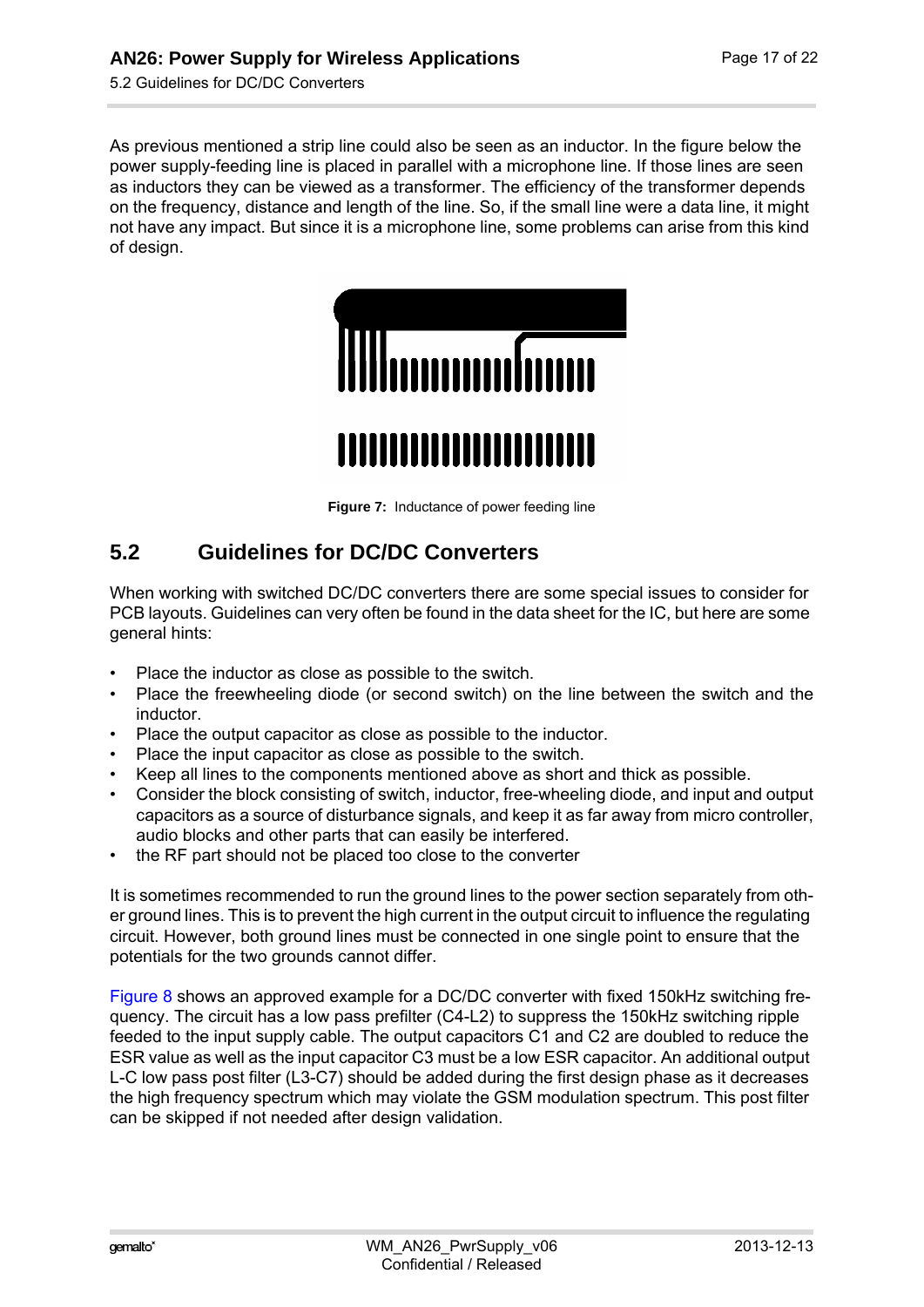5.2 Guidelines for DC/DC Converters

**18**



**Figure 8:** DC&DC converter (example with 150kHz switching frequency)

| <b>Item</b>     | <b>Description</b>                     | <b>Ordering code / Value</b> | <b>Manufacturer</b>    |
|-----------------|----------------------------------------|------------------------------|------------------------|
| C1, C2, C7      | Tantal capacitor                       | 100µF 6V3                    |                        |
| C <sub>3</sub>  | Aluminium capacitor                    | 220µF 35V                    |                        |
| C4, C6          | Ceramic capacitor                      | 2µ2 35V                      |                        |
| C <sub>5</sub>  | Ceramic capacitor                      | 1n5                          |                        |
| D <sub>1</sub>  | 3A, 40V power schottky<br>rectifier    | STPS340U                     | <b>STM</b>             |
| IC <sub>1</sub> | 3A fixed 150kHz switching<br>converter | LM2596                       | National Semicunductor |
| L1              | Inductor closed housing                | CDRH125NP-470M / 47µH        | Sumida                 |
| L2              | Inductor                               | 74477310 / 10µH              | Würth Elektronik       |
| L <sub>3</sub>  | Inductor                               | 744773022 / 2µ2              | Würth Elektronik       |

<span id="page-17-1"></span><span id="page-17-0"></span>

| Table 2: Item list for DC/DC converter (example with 150kHz switching frequency) |
|----------------------------------------------------------------------------------|
|----------------------------------------------------------------------------------|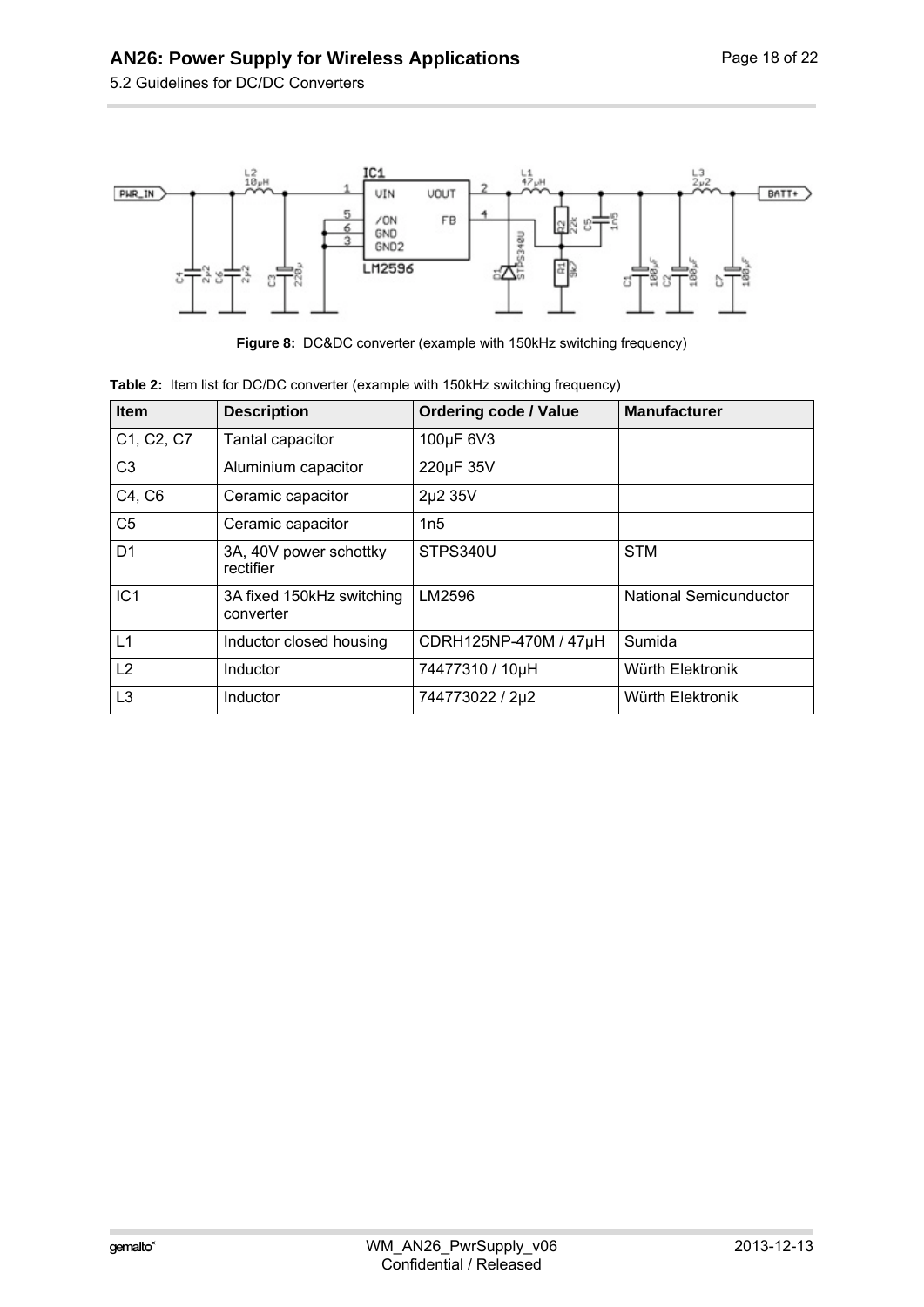**19**

# <span id="page-18-0"></span>**6 Current Limitation by AT Command**

Some modules provide the possibility to reduce the maximum RF output power and hence the maximum required peak supply current. This can be achieved using the AT^SCFG command. Please refer to the AT Command specification of your module for more information [\[1\]](#page-5-6).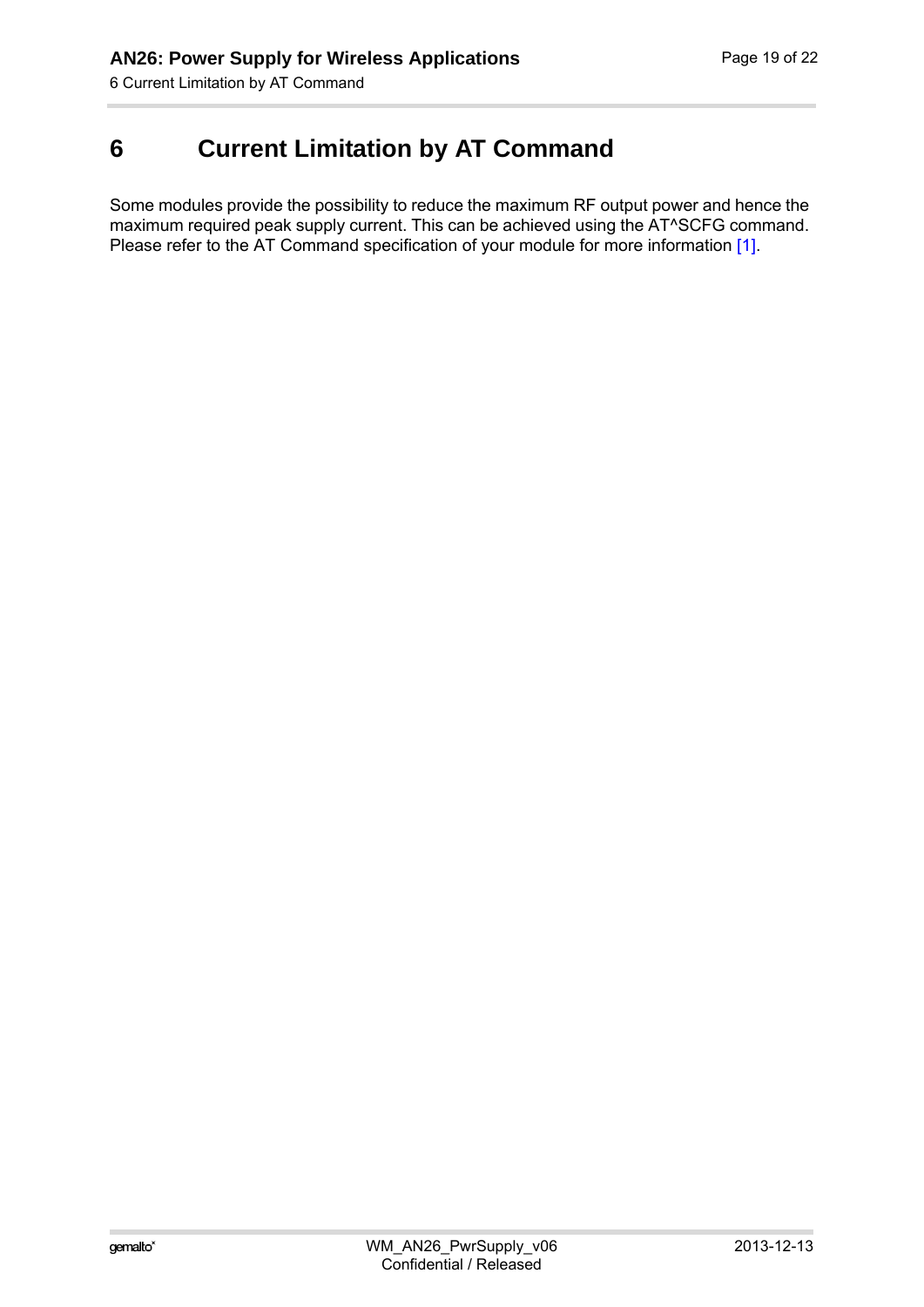# <span id="page-19-0"></span>**7 USB Design**

**21**

This reference design is aimed at USB equipment, but can be used for all cases with similar requirements. According to USB specification (revision 2.0 Chapter 7.3.2) power supply from a high power port is:

| <b>Parameter</b>                       | Min   | <b>Max</b> |
|----------------------------------------|-------|------------|
| Supply Voltage at USB port [V]         | 4.75  | 5.25       |
| Supply Voltage at end of USB cable [V] | 4.625 | 5.125      |
| Current limitation [mA]                | 500   |            |

<span id="page-19-1"></span>**Table 3:** USB Host / powered Hub voltage specification

A power supply of 500mA is enough for GSM modules, but not enough for GPRS class 10 or HSDPA/UMTS modules. This reference design is therefore only suitable for GSM and GPRS class 8 modules. For designs with GPRS class 10 or UMTS a battery supply with battery charging current from USB or another additional power supply is recommended.

NOTE: According to the USB specification there is also a low power port. A low power port does not deliver enough power for a GSM/GPRS/HSDPA/UMTS application. Also, there is a voltage loss on the USB connection cable under maximum load. It is defined as 250mV (125mV each in Vusb and Vgnd). The user should include this fact in a calculation.

When a USB unit is plugged into the network, it has a certain amount of capacitance between VBUS and ground (C1). In addition, the regulator supplies current to it's output capacitor (C3)as soon as power is applied. Consequently there could be a surge of current into the device, which might pull the VBUS below its minimum operating level. This problem must be solved by limiting the inrush current during the power up phase.

According to the USB specification the maximum load that can be placed at the downstream end of a USB cable is 10µF in parallel with 44Ohm resistance.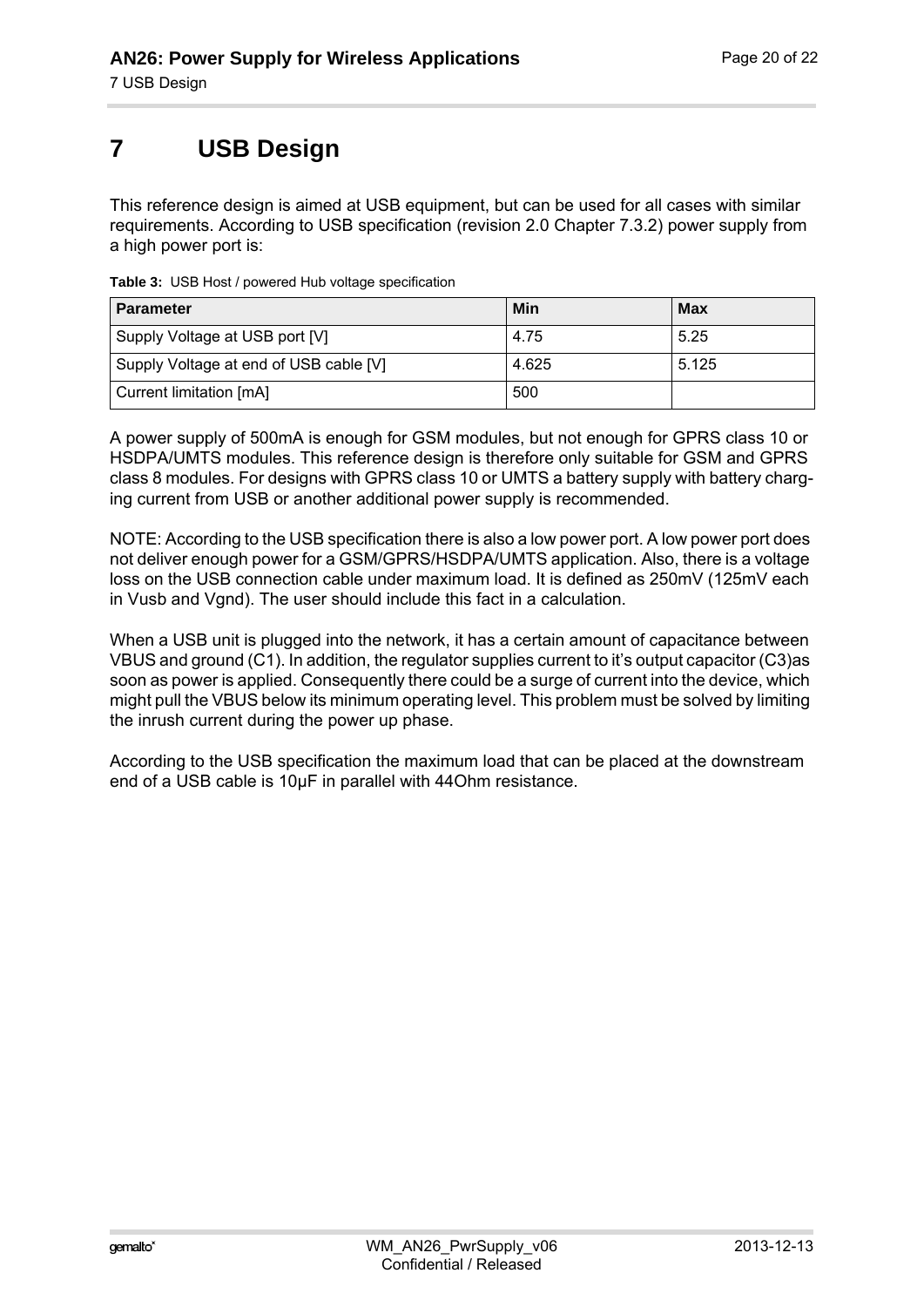**21**



**Figure 10:** USB power supply

In the design above the red circuit limits the inrush current of the 6mF capacitor C1 at 40mA. Make sure that the module is being turned on after C1 is full charged. The delay has to be approximately 3s.